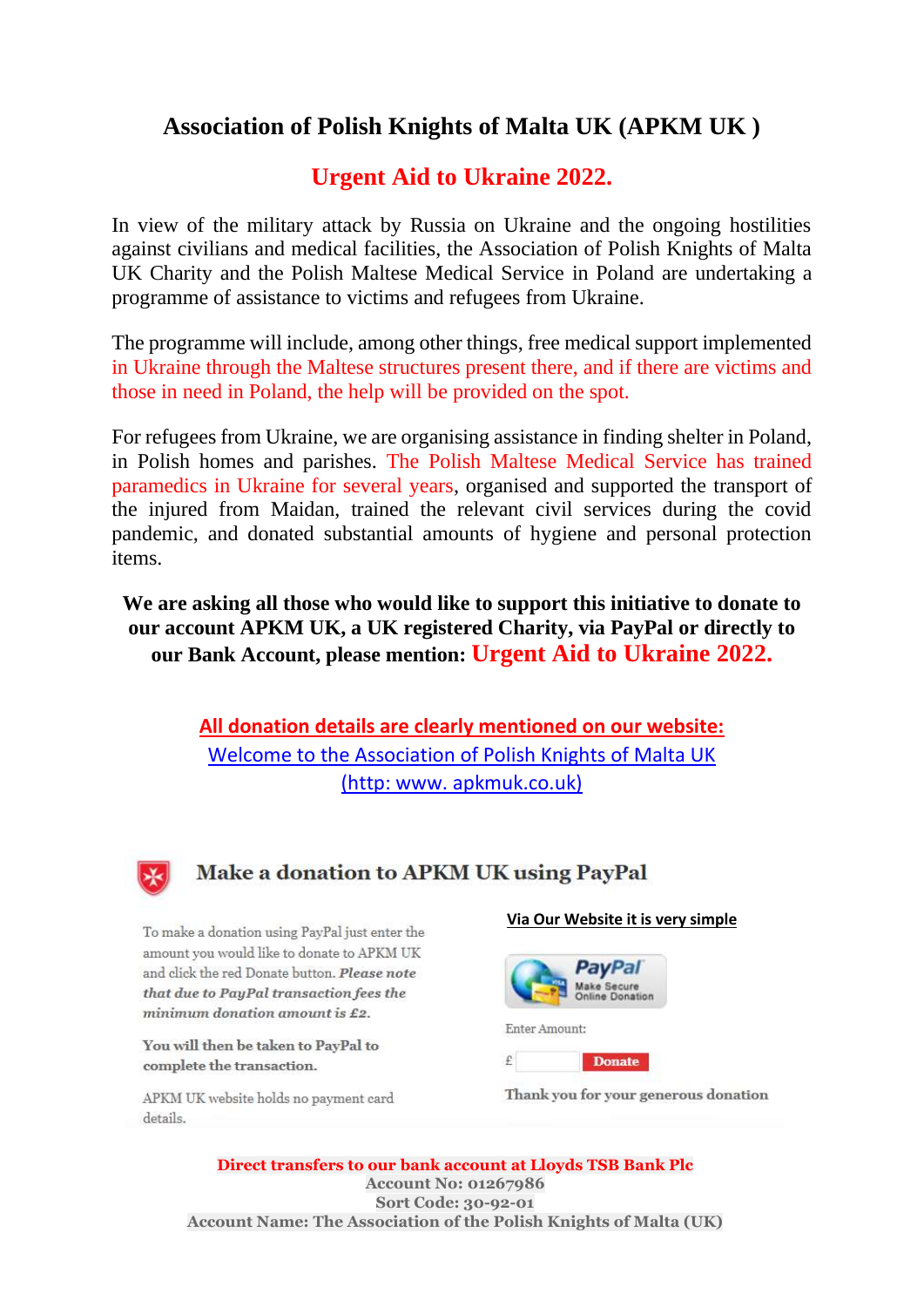## **Association of Polish Knights of Malta UK (APKM UK )**

### **Pilna Maltańska pomoc dla Ukrainy 2022.**

W związku z militarnym atakiem Rosji na Ukrainę, trwającymi działaniami wojennymi wymierzonymi również w ludność cywilną a także obiekty służby medycznej, Związek Polskich Kawalerów Maltańskich oraz działająca w jego strukturach Maltańska Służba Medyczna podejmują program pomocy poszkodowanym i uchodźcom z Ukrainy.

Program będzie obejmował, między innymi, bezpłatne wsparcie medyczne realizowane w Ukrainie za pośrednictwem maltańskich struktur tam obecnych, a w sytuacji pojawienia się poszkodowanych i potrzebujących w Polsce, pomoc będzie udzielana na miejscu.

Dla uchodźców z Ukrainy organizujemy pomoc w znalezieniu schronienia w Polsce, w polskich domach i parafiach. Maltańska Służba Medyczna przez kilka lat szkoliła ratowników medycznych w Ukrainie, organizowała i wspierała transport rannych z Majdanu, w czasie pandemii covid szkoliła odpowiednie służby cywilne oraz przekazała pomoc w postaci znacznej ilości środków higieny oraz ochrony osobistej.

**Prosimy osoby, które chciałyby wesprzeć tę inicjatywę o wpłaty na nasze konto jako zarejestrowanej UK Charity poprzez PayPal lub bezposrednio do naszego konta bankowego z dopiskim: Pilna Maltańska pomoc dla Ukrainy 2022 lub Urgent Aid to Ukraine 2022.**

> **All donation details are clearly mentioned on our website:**  [Welcome to the Association of Polish Knights of Malta UK](http://www.apkmuk.co.uk/)  [\(http: www. apkmuk.co.uk\)](http://www.apkmuk.co.uk/)



### Make a donation to APKM UK using PayPal

To make a donation using PayPal just enter the amount you would like to donate to APKM UK and click the red Donate button. Please note that due to PayPal transaction fees the  $minimum$  donation amount is £2.

You will then be taken to PayPal to complete the transaction.

APKM UK website holds no payment card details.

**Via Our Website it is very simple Bardzo proste i łatwe**



Thank you for your generous donation

**Direct transfers to our bank account at Lloyds TSB Bank Plc Account No: 01267986 Sort Code: 30-92-01 Account Name: The Association of the Polish Knights of Malta (UK)**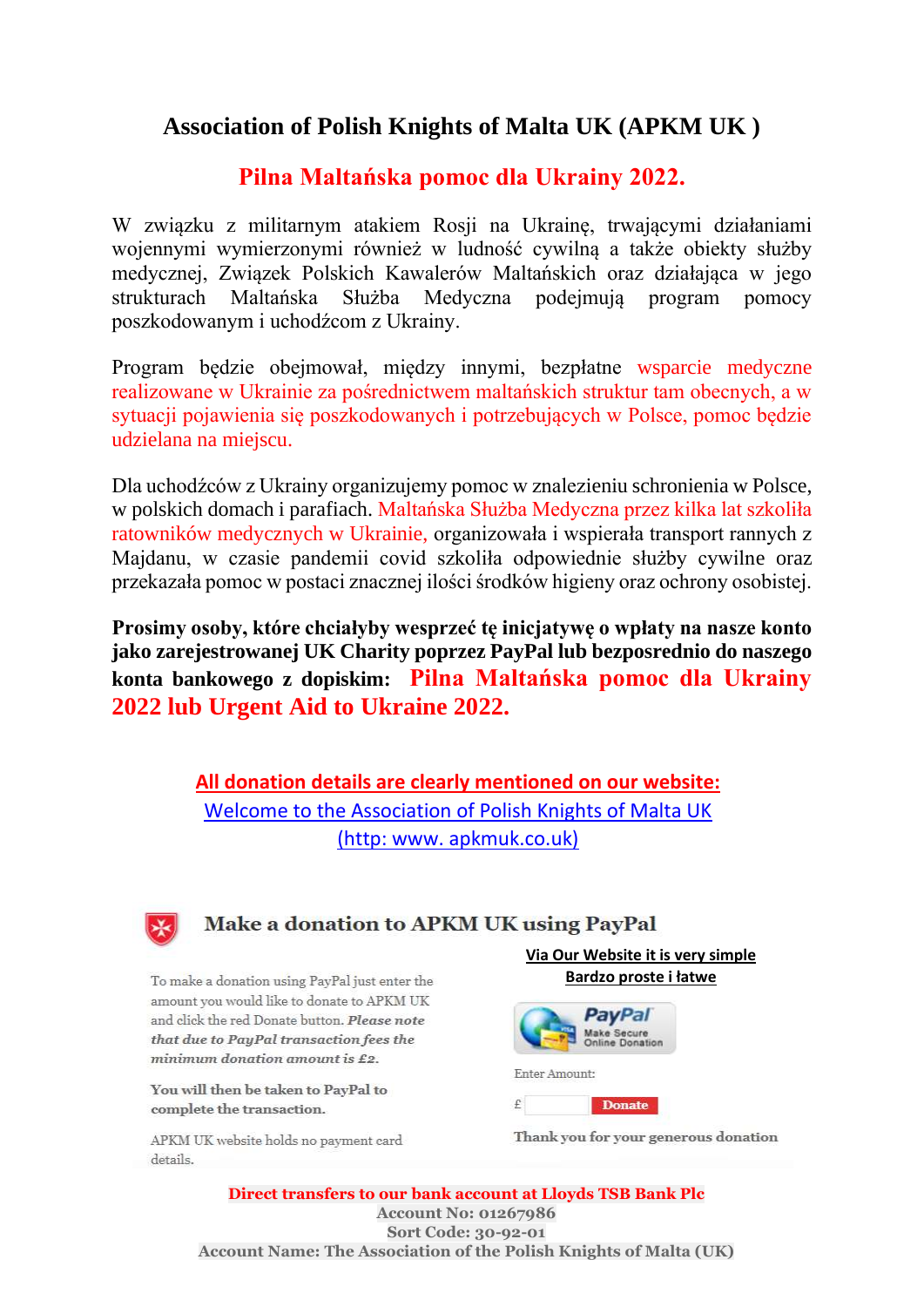















Real Time Images just received from Dr Marcin Świerad, 12:12 pm on Saturday 26th February 2022. **Your help is critical NOW**



**ASSOCIATION OF POLISH KNIGHTS OF MALTA UNITED KINGDOM**